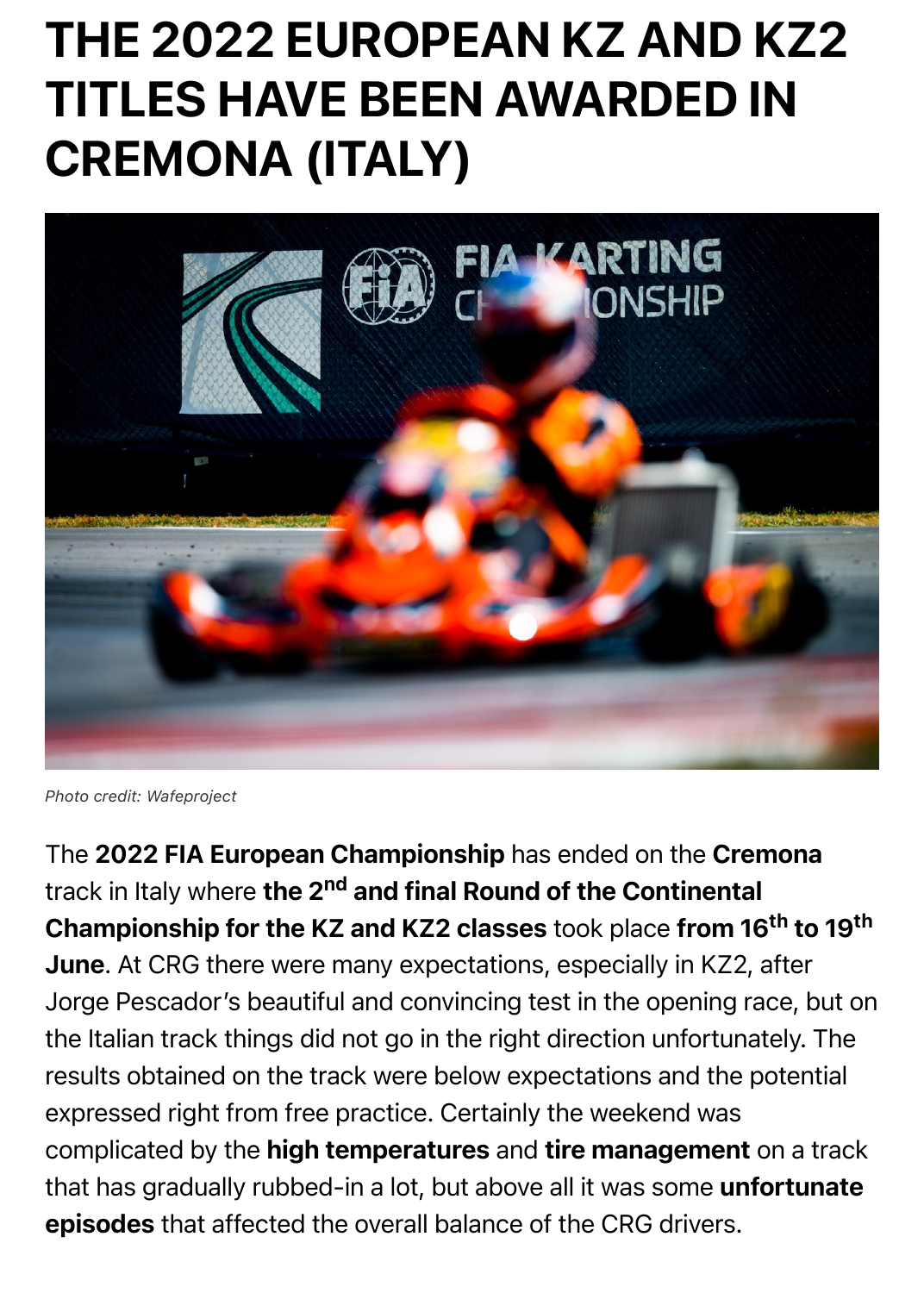At the end Jorge Pescador finished the Final also penalized by 5" for the spoiler and a disappointing P15, after he had started from P24 on the starting grid. More convincing were the performances of **Paavo Tonteri**, who after the Heat had deserved the 7th place on the starting grid, but unfortunately for a contact he finished the Final only in P16. Alessio Baldi's weekend was also very positive, making his debut with the CRG colors in KZ2 and an excellent P13 at the finish line in the Final, after having conquered 20<sup>th</sup> place in the intermediate classification following the Heat and 29<sup>th</sup> overall position in qualifying practice. The best among the CRG drivers in KZ was Jeremy Iglesias, who scored a positive P6 after starting P8 from the starting grid. His race pace was in line with the leaders and with a better result in qualifying he could have made it to the podium. In the end, the French driver closed the Championship in P12 in the general classification, certainly below expectations, but with many positive technical starting points to look to the immediate future with optimism. The weekend was more difficult for Viktor Gustafsson, who finished close to the top ten in  $12<sup>th</sup>$  place and **Alex Irlando**, delayed by some technical problems in the qualifying heats and only P19 at the finish. For your information Paolo Ippolito won the Championship in KZ and Tom Leuillet in KZ2.

## Drivers' post-race reactions

Paavo Tonteri (KZ2): *"We close this European Championship with mixed sensations, because from one side we have shown on many occasions a good speed and a truly competitive engine-chassis technical package, but on the other hand, we have certainly collected much less than our potential in terms of results. For what concerns myself, the most difficult weekend was in Genk, while here in Cremona I have to say that I immediately had a great feeling with the technical material and the track. Unfortunately, however, the brawl of the first laps delayed me and made me lose contact with the leading group, my pace was very good and I could have finished in the top 5. From this awareness we must start to prepare for the World Cup September in Le Mans: we know the direction of the work to be done and also the solidity of our potential. It was a very*